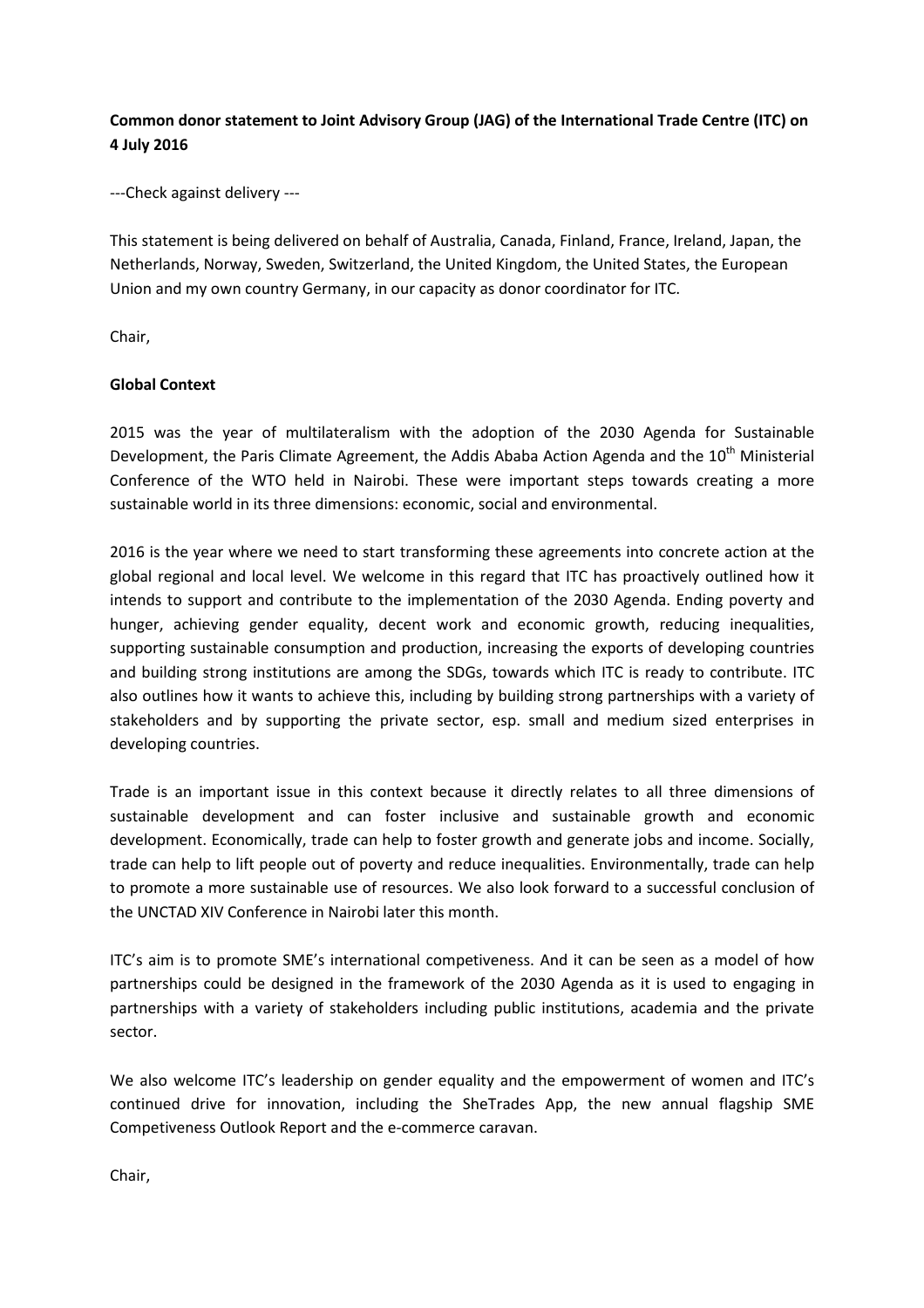After these opening remarks of a more general nature I would now like to use this opportunity to focus on some more specific issues:

## **Strategic Plan**

ITC's strategy is designed to make ITC's work more focused and more results oriented. We appreciate that ITC has made good progress against its strategic plan and in operationalizing the programmatic approach. This has led to the establishment of organization-wide and program-specific theories of change and we look forward to their dissemination.

We support ITC's continued special focus on priority countries, which include Sub-Saharan Africa and the LDCs. At the same time we would like to underscore the "global public goods" nature of many of its global products, including StandardsMap and the e-Academy, which support SME and trade support and investment institutions no matter where they are located. We also appreciate that ITC is defining how its own expertise allows it to make a contribution to address the challenges related to unprecedented levels of displacement.

We value the establishment of informal fora for discussion and exchange, and look forward to them being used as we move towards the drafting of the next strategic plan. We also look forward to the development and early finalization of the operational plan for 2017.

### **Annual Report**

The annual report provides, in a very comprehensive manner, a good overview of the results of ITC's work. ITC has achieved a record delivery in 2015, it has delivered more technical assistance and capacity building and it has attracted more users to its analytical and information tools. We recognize the good performance against the revised targets set for the year 2015. We acknowledge the challenges posed to ITC's performance by severe weather, health and natural disasters as they work with partner countries.

We appreciate the innovative approaches to measure the impact of ITC's programmes, which are currently being piloted and look forward to seeing how these initiatives will help to further improve the way in which ITC captures and is able to communicate the results of its interventions.

#### **Financial status and reporting**

The formal CCITF meeting, which was held three weeks ago, provided a good occasion to discuss ITC's financial situation, the operational plan for 2016 and the status of implementation of the recommendations from the independent evaluations.

Donors appreciate that there is now more clarity on how the overall resources available to ITC – both from regular contributions via the UN and WTO – as well as the voluntary contributions through the ITC Trust Fund – are being put to use and help the organization to achieve results. For the coming year, we hope to be able to understand even better the portion of the overall funding which is used for classical management and oversight functions and which portion can not necessarily be directly attributed to one of the six focus areas.